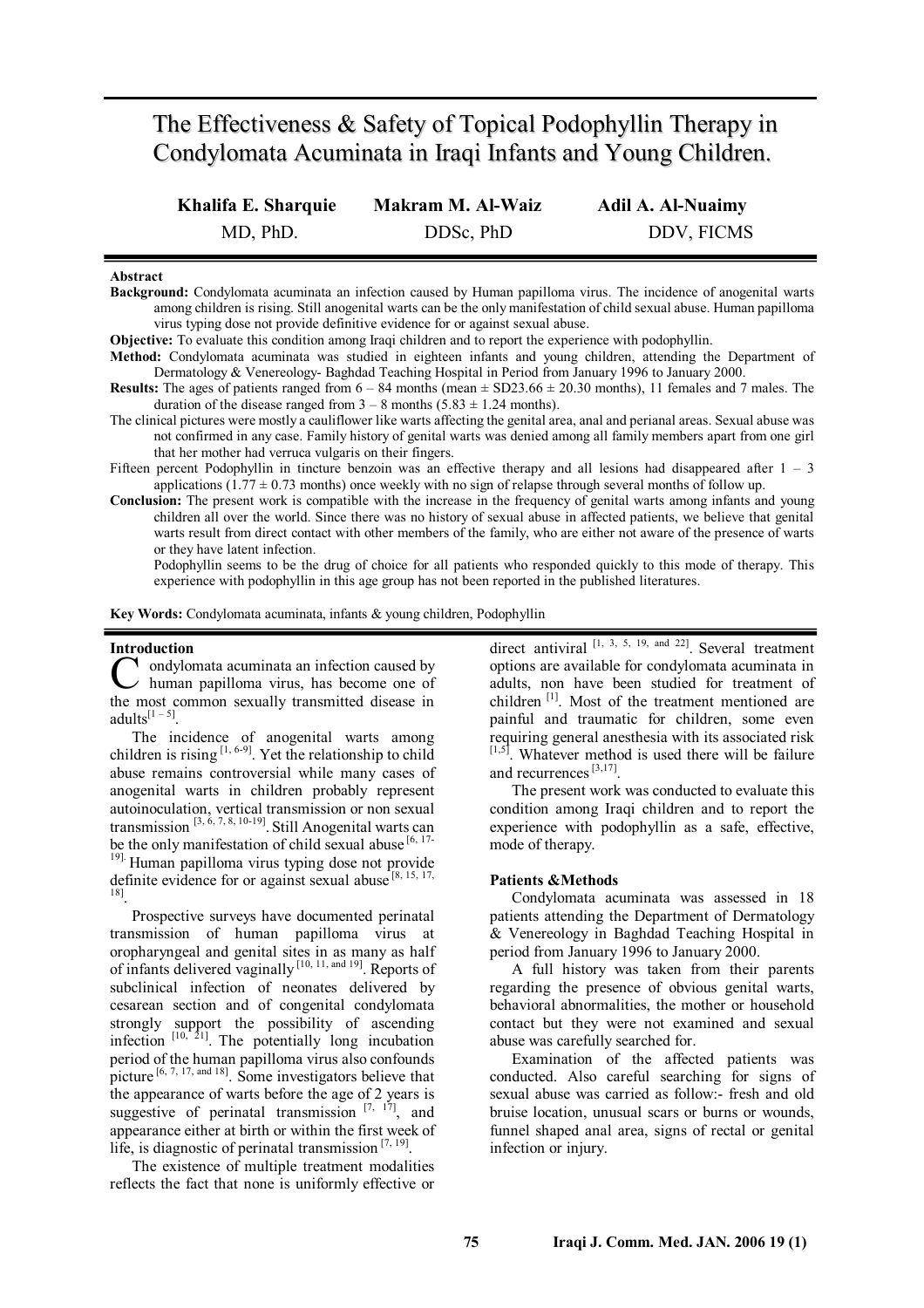Treatment with podophyllin in tincture benzoin (15%) was applied once weekly and the follow up was carried out for several months.

# **Results**

Eighteen patients with condylomata acuminata were evaluated. Their ages ranged from 6-84 months (mean  $\pm$  SD 23.66  $\pm$  20.30 months) while the duration of the disease raged from 3-8 months  $(5.83 \pm 1.24 \text{ months})$ . Girls (11) were mostly affected compared to seven boys with a female: male ratio nearly 1.6:1 (Table.1). The examination revealed typical cauliflower condylomata acuminata in the genital in two (11.1%) patients, in anal and perianal were 13 (72.3%) patients while in both areas were three (16.6%) patients (Table-2) except one girl had skin colored papular form of condylomata acuminata in natal cleft & perianal area. All parents and other members of families patient's denied having genital warts apart of one girl who her mother had verruca vulgaris on their fingers. Sexual abuse could not be ascertained in any patient.

The result of treatment with 15% podophyllin in tincture benzoin was effective after 1-3 applications  $(1.77 \pm 0.73$  months) once weekly. All genital warts had disappeared during follow up for several months, there is no signs of relapse.

| Table.1: The range, mean $\pm$ SD, age, duration & No. of application of treatment to patients with |
|-----------------------------------------------------------------------------------------------------|
| condylomata acuminata.                                                                              |

| Infant & children treated | Range    | Mean  | <b>SD</b> |
|---------------------------|----------|-------|-----------|
| Age                       | $6 - 84$ | 23.66 | 20.33     |
| (In Months)               |          |       |           |
| <b>Duration</b>           | $3 - 8$  | 5.83  | 1.24      |
| (In Months)               |          |       |           |
| <b>No. of Application</b> | $1 - 3$  | 1.77  | 0.73      |
| (Once weekly)             |          |       |           |

Recurrence rate was zero within 6 months..

| <b>Girls</b> |                |               |  |  |  |  |
|--------------|----------------|---------------|--|--|--|--|
| Location     | No.            | $\frac{0}{0}$ |  |  |  |  |
| Anal         | 6              | 54.54         |  |  |  |  |
| Genital      | $\overline{2}$ | 18.18         |  |  |  |  |
| <b>Both</b>  | 3              | 27.27         |  |  |  |  |
| <b>Boys</b>  |                |               |  |  |  |  |
| Anal         | 7              | 100           |  |  |  |  |
| Genital      | 0              | $\theta$      |  |  |  |  |
| <b>Both</b>  | 0              | 0             |  |  |  |  |

| Table.2: The frequency distribution of patient sexes by their site of condylomata acuminata. |  |  |
|----------------------------------------------------------------------------------------------|--|--|
|                                                                                              |  |  |

Girls to boys ratio =  $1.6 - 1$ .

# **Discussion**

The incidence of the genital and perianal warts in infants and children is increasing all over world  $[1,2,6-9]$ . This can not explain but this probably reflects increase in prevalence of genital warts in general population [1,2,5,17,18,19,23] .

The present work had compatible with this increase in the frequency of genital warts among infants and